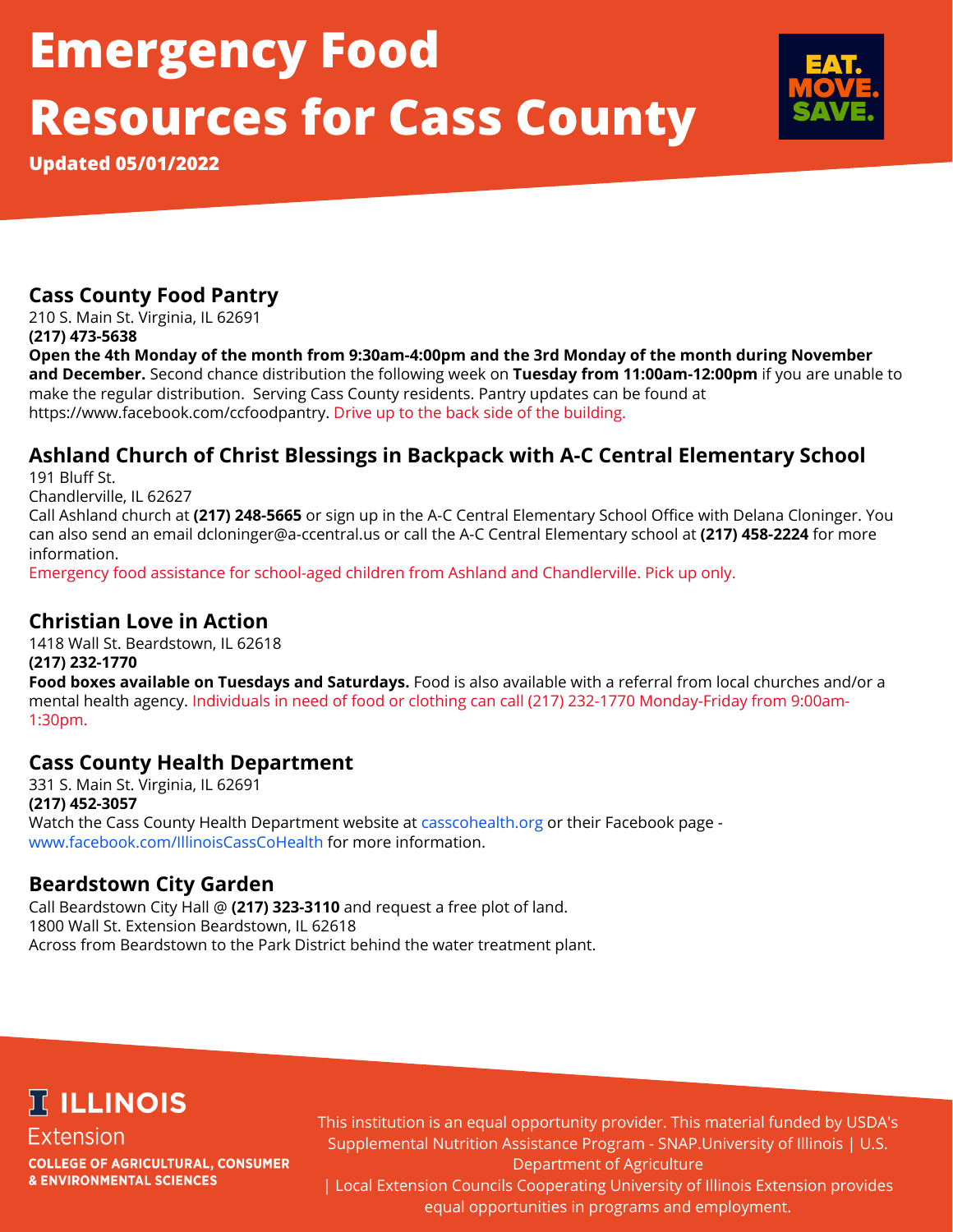# **Emergency Food Resources for Cass County**



**Updated 05/01/2022**

## **Son Shine Food Pantry**

104 N. Public Rd, Fieldon, IL 62031 618-535-3112 Everyone's welcome and there is no income restriction. Open the 1st and 3rd Thursday of the month from 9am-12pm.

# **Prairie Council on Aging**

800 W State St. Jacksonville, IL 62650 **217-479-4619**

**Open Monday-Friday from 8:00am-5:00pm.** The Bread of Love is a meals on wheels program serving hot, ready to eat meals Monday, Tuesday, Thursday, and Friday in Ashland, Beardstown, and Virginia. For more information on how to sign up for the program and receive meals call the Jacksonville office. Home delivered and pick-up meals available.

# **Catholic Charities Diocese of Springfield in Illinois**

#### **St. John's Breadline**

430 N 5th St, Springfield, IL 62702 ~ **(217) 528-6098** ~ Serves meals to low income and homeless individuals. Serving one meal daily from 10:30am -1:30 pm. Open the 3rd Wednesday of the month 3-5pm.

#### **Holy Family Food Pantry**

120 S 11th St, Springfield, IL 62703 ~ **(217) 523-2450 ~ Open Mon/Wed/Fri from 9:00am-12:30pm.**

# **Community Blessing Box Locations**

### **Please take what you need, please leave what you can, and be blessed.**

- 105 West 3rd St. Beardstown, IL 62618 (City Hall/Golden Age Center)
- 619 E 4th St. Beardstown, IL 62618 (E&M Electric/ 1st Christian Church Beardstown)
- 400 Block March St. Beardstown, IL 62618 (Beardstown Families)
- 1418 Wall St. Beardstown, IL 62618 (Christian Love and Action)
- 331 S. Main St. Virginia, IL 62691 (Cass County Health Department)

# **IT ILLINOIS**

**Extension COLLEGE OF AGRICULTURAL, CONSUMER & ENVIRONMENTAL SCIENCES** 

This institution is an equal opportunity provider. This material funded by USDA's Supplemental Nutrition Assistance Program - SNAP.University of Illinois | U.S. Department of Agriculture

| Local Extension Councils Cooperating University of Illinois Extension provides equal opportunities in programs and employment.